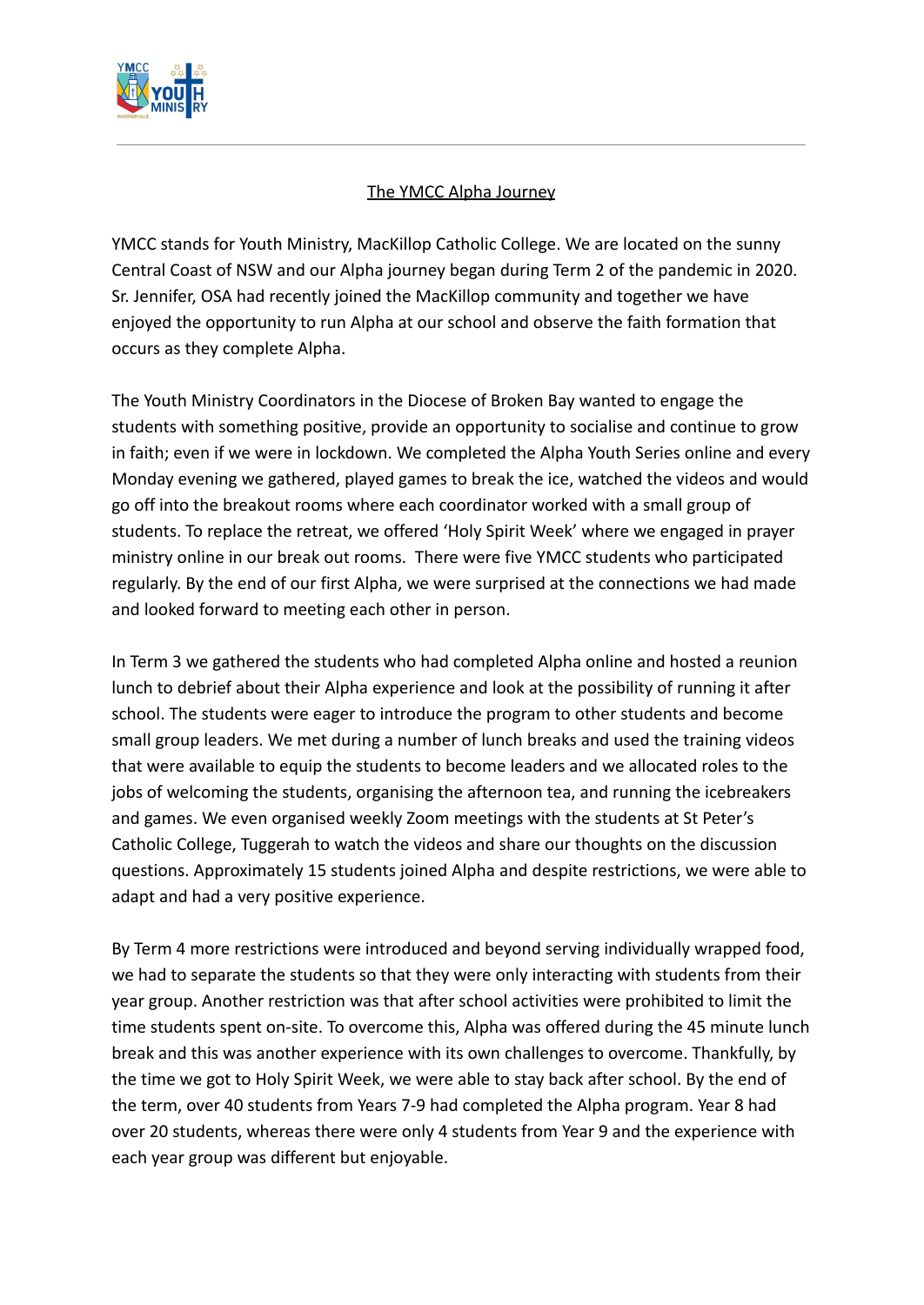

By the beginning of 2021, restrictions had eased further and we were able to mix the students and run Alpha after school. This time around the focus was on developing the small group leaders and so we ran Alpha with the focus on how to develop the communication and leadership skills of the small group leaders. Each week, students took it in turns to be a student or a leader. The 'students' would genuinely discuss the question and then we would pause the discussion if there was something to bring to the leader's attention. An example of this would be encouraging students to participate or discussing different strategies that they could use if they noticed that one particular student was overtaking the conversation. Holy Spirit Week was also different because the students practised prayer ministry on each other. Term 2 saw a lot of success with the Alpha leaders allocated to younger students in Years 7 and 8. The leaders excelled at running icebreakers and games and developed their confidence and leadership skills. They learnt how to be more flexible in their approach and adjust their plans to suit the student's needs. It was the first term, after our first lockdown, that life was returning to 'normal'.

Life did not return to 'normal' and most of Term 3 was spent in lockdown and home-based or online learning. Fifteen students had already signed up for Alpha and were happy to participate in an online Alpha and so each Monday afternoon we would watch the videos together online and then use the breakout room function for small group discussions. Each week there was a different theme ranging from 'Beach Party' to 'Red' for Holy Spirit Week. Holy Spirit Week was very different and a bit of careful planning occurred to ensure it was a special Alpha session for the students. A care package was mailed to each student's home and the boxes were sealed so that the students couldn't open them until we were online together for Holy Spirit Week. The week before, we clarified that the students had each received a package and there was much excitement and anticipation as to the contents of the care packages. The students opened their packages online and we went through their reflection booklet and care package together. The following items were included in the care package.

Chocolate and lollies - A reminder that even though we are in lockdown, life is still sweet. Tea light candle - To symbolise that the light of Christ is within you.

Stickers - A reminder that we need to stick together and support each other!

Squishy ball - This squishy ball is just for you to squeeze your stress out.

Slinky - When you play with this slinky, let it remind you that we are not perfect. As human beings we are going to make mistakes, but if we stay connected to God, even when we fall away from Him, He will always draw us back.

Red petals - To symbolise that the Holy Spirit is with you.

The students really enjoyed the experience and although there were some students who didn't engage in prayer ministry, they were happy to journal and reflect on their